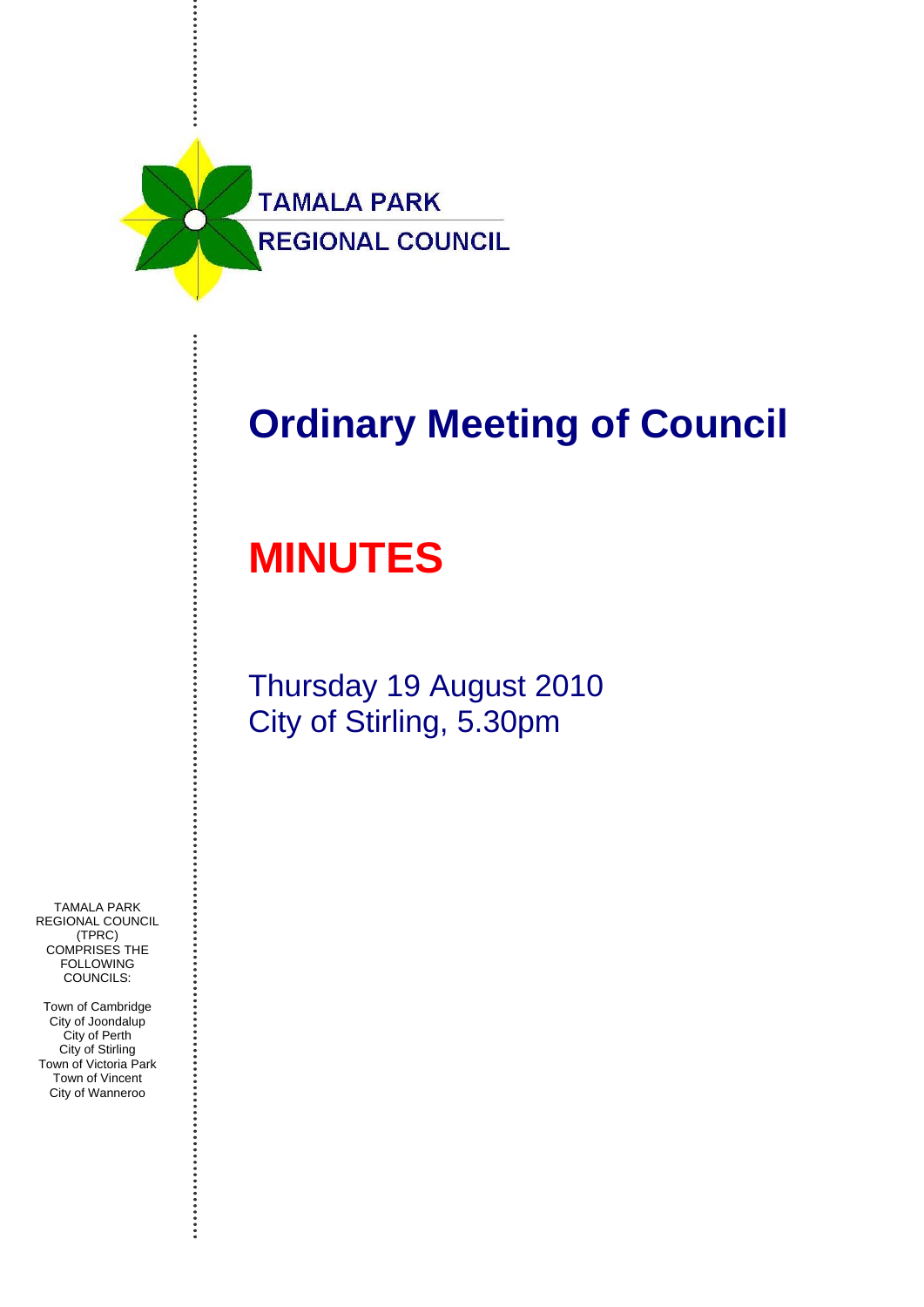| <b>OWNER COUNCIL</b>  | <b>MEMBER</b>              | <b>ALTERNATE MEMBER</b> |
|-----------------------|----------------------------|-------------------------|
| Town of Cambridge     | <b>Mayor Simon Withers</b> |                         |
| City of Joondalup     | Cr Tom McLean              |                         |
|                       | <b>Cr Geoff Amphlett</b>   |                         |
| City of Perth         | Cr Eleni Evangel           |                         |
| City of Stirling      | Cr Leonie Getty            |                         |
|                       | Cr John Italiano           |                         |
|                       | <b>Cr David Michael</b>    |                         |
|                       | Cr Stephanie Proud         |                         |
| Town of Victoria Park | Mayor Trevor Vaughan       |                         |
| Town of Vincent       | Mayor Nick Catania         |                         |
| City of Wanneroo      | <b>Cr Dianne Guise</b>     | Mayor Jon Kelly         |
|                       | Cr Glynis Monks            | Cr Brett Treby          |

### **MEMBERSHIP**

NB: Although some Councils have nominated alternate members, it is a precursor to any alternate member acting that a Council carries a specific resolution for each occasion that the alternate member is to act, referencing Section 51 of the Interpretation Act. The current Local Government Act does not provide for the appointment of deputy or alternate members of Regional Councils. The DLG is preparing an amendment to rectify this situation.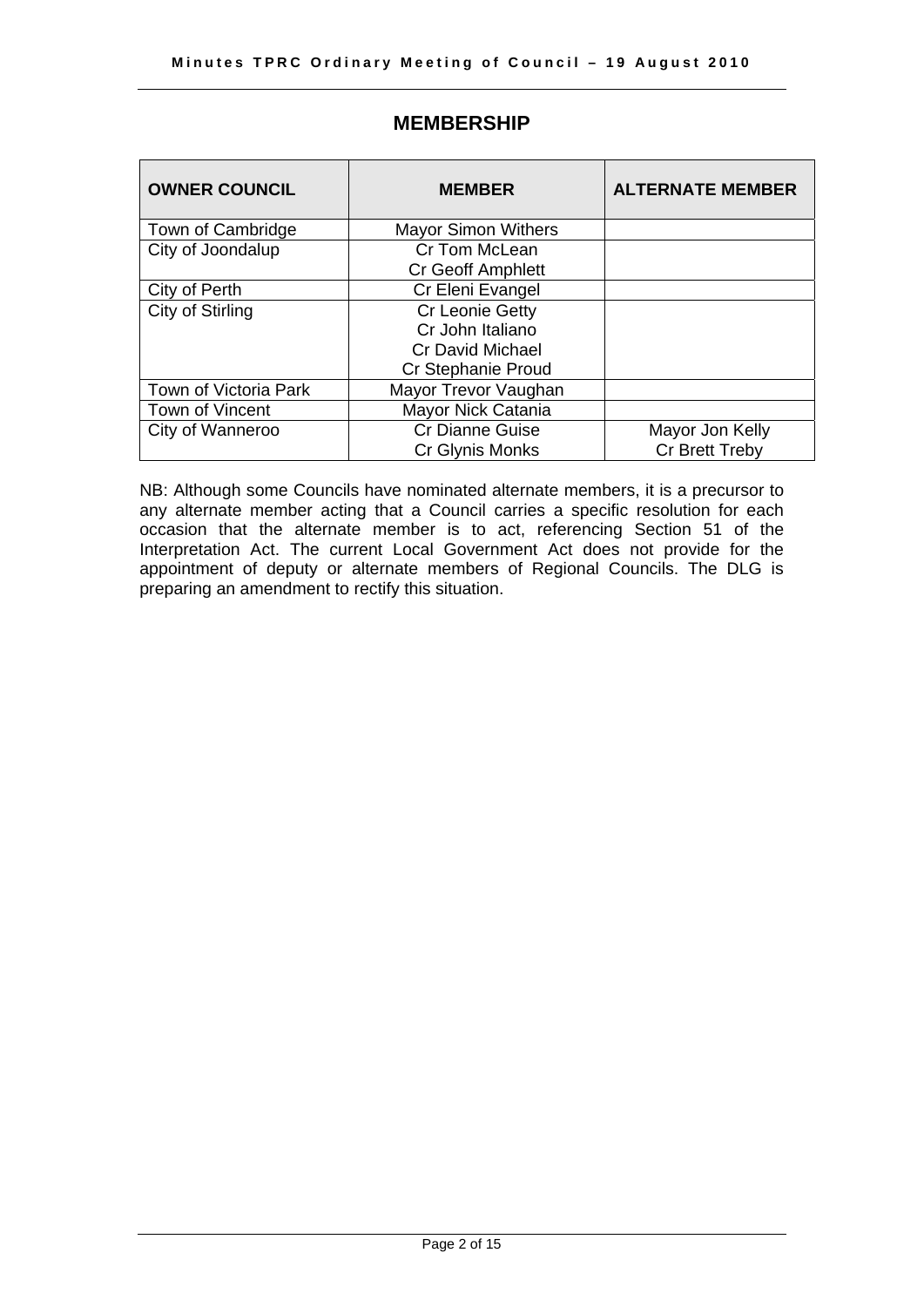#### **TABLE OF CONTENTS**

| 1.   |                                                                   |
|------|-------------------------------------------------------------------|
|      |                                                                   |
| 2.   |                                                                   |
| 3.   |                                                                   |
| 4.   |                                                                   |
| 5.   |                                                                   |
| 5A.  |                                                                   |
| 6.   | ANNOUNCEMENTS BY CHAIRMAN (WITHOUT DISCUSSION) 5                  |
| 7.   |                                                                   |
| 8.   |                                                                   |
| 9.   |                                                                   |
| 9.1  |                                                                   |
| 9.2  | STATEMENTS OF FINANCIAL ACTIVITY FOR THE MONTHS OF JUNE 2010 AND  |
| 9.3  | LIST OF MONTHLY ACCOUNTS SUBMITTED FOR THE MONTHS OF JUNE 2010    |
| 9.4  |                                                                   |
| 9.5  |                                                                   |
| 9.6  | PARTNERING/ALLIANCE - DRAFT DEVELOPMENT MANAGERS AGREEMENT  8     |
| 9.7  |                                                                   |
| 9.8  |                                                                   |
| 9.9  |                                                                   |
| 9.10 | STRUCTURE PLAN REFERRAL - ENVIRONMENTAL PROTECTION & BIODIVERSITY |
| 9.11 | PROPOSAL TO ACQUIRE PORTION OF TPRC LAND - DEPARTMENT OF HOUSING  |
|      |                                                                   |
| 10.  | ELECTED MEMBERS MOTIONS OF WHICH NOTICE HAS BEEN GIVEN  14        |
| 11.  | QUESTIONS BY ELECTED MEMBERS OF WHICH DUE NOTICE HAS BEEN GIVEN   |
| 12.  |                                                                   |
| 13.  |                                                                   |
| 14.  |                                                                   |
| 15.  |                                                                   |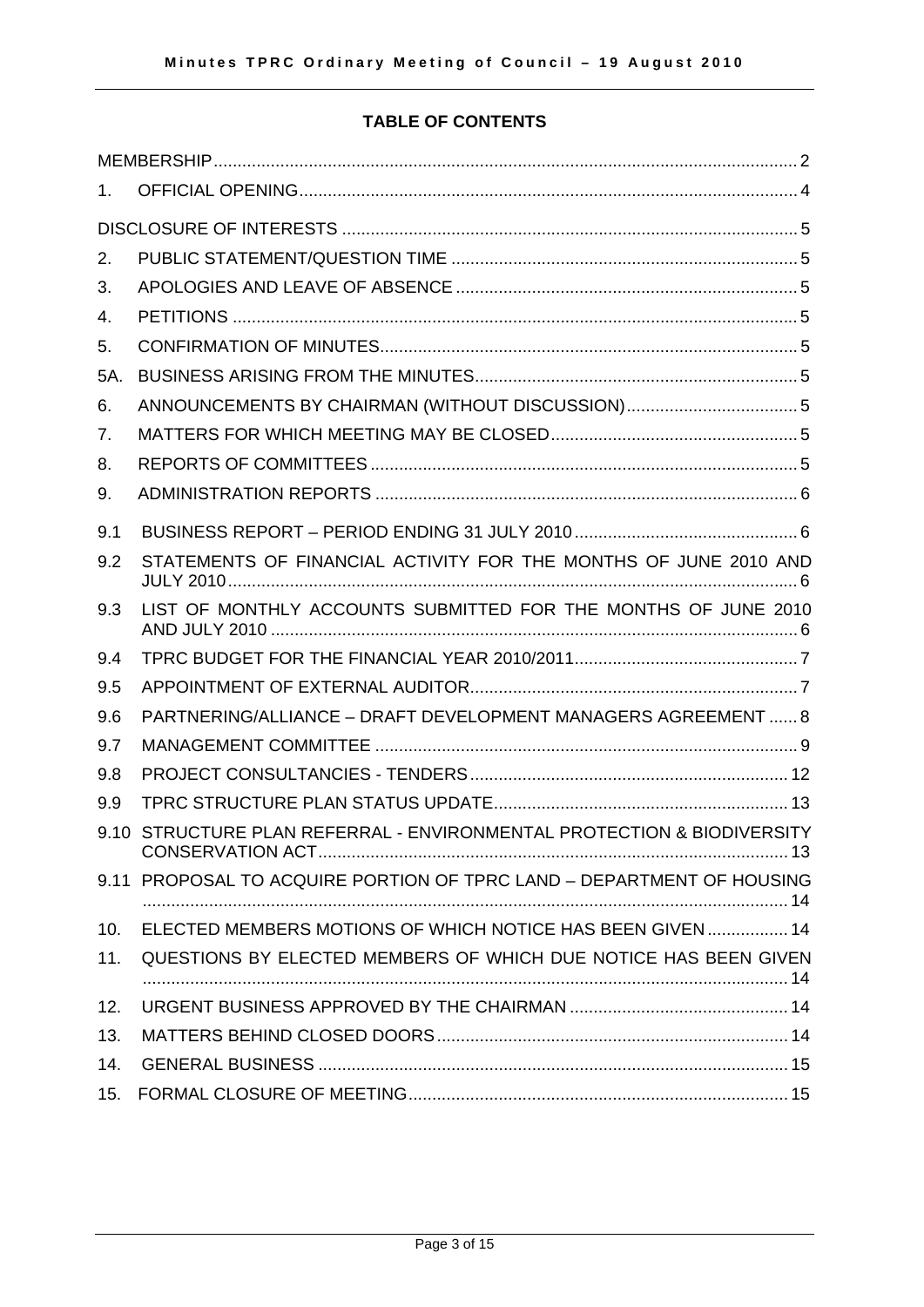#### **PRESENT**

| Chairman                                                                | Cr John Italiano                                                                                                                                                                                                                                                       |
|-------------------------------------------------------------------------|------------------------------------------------------------------------------------------------------------------------------------------------------------------------------------------------------------------------------------------------------------------------|
| <b>Councillors</b>                                                      | <b>Cr Geoff Amphlett</b><br>Cr Nick Catania<br>Cr Eleni Evangel<br>Cr Leonie Getty<br><b>Cr Dianne Guise</b><br>Cr Tom McLean<br>Cr David Michael (from 6.26pm)<br>Cr Glynis Monks<br>Cr Stephanie Proud (from 5.55pm)<br>Cr Trevor Vaughan<br><b>Cr Simon Withers</b> |
| <b>Alternate Members</b>                                                | Nil                                                                                                                                                                                                                                                                    |
| <b>Staff</b>                                                            | Mr Tony Arias (Chief Executive Officer)<br>Mrs Kylie Jeffs (Executive Assistant)                                                                                                                                                                                       |
| <b>Apologies Councillors</b>                                            | Nil                                                                                                                                                                                                                                                                    |
| <b>Leave of Absence</b>                                                 | Nil                                                                                                                                                                                                                                                                    |
| <b>Absent</b>                                                           | Nil                                                                                                                                                                                                                                                                    |
| <b>Consultants</b>                                                      | Mr Nigel Satterley (Satterley Property Group)<br>Mr Sandy Biagioni (Satterley Property Group)                                                                                                                                                                          |
| <b>Apologies Participant</b><br><b>Councils' Advisers</b>               | Mr Jason Buckley (Town of Cambridge)                                                                                                                                                                                                                                   |
| <b>In Attendance</b><br><b>Participant Councils'</b><br><b>Advisers</b> | Mr Lewis Bond (City of Perth)<br>Mr John Giorgi (Town of Vincent)<br>Mr Garry Hunt (City of Joondalup)<br>Mr Arthur Kyron (Town of Victoria Park)<br>Mr Jason Lyon (Town of Cambridge)<br>Mr John Paton (City of Wanneroo)<br>Mr Ross Povey (City of Stirling)         |
| <b>Members of the Public</b>                                            | Nil                                                                                                                                                                                                                                                                    |
| <b>Press</b>                                                            | Nil                                                                                                                                                                                                                                                                    |

#### **1. OFFICIAL OPENING**

At 5.38pm the Chairman declared the meeting of the Tamala Park Regional Council open.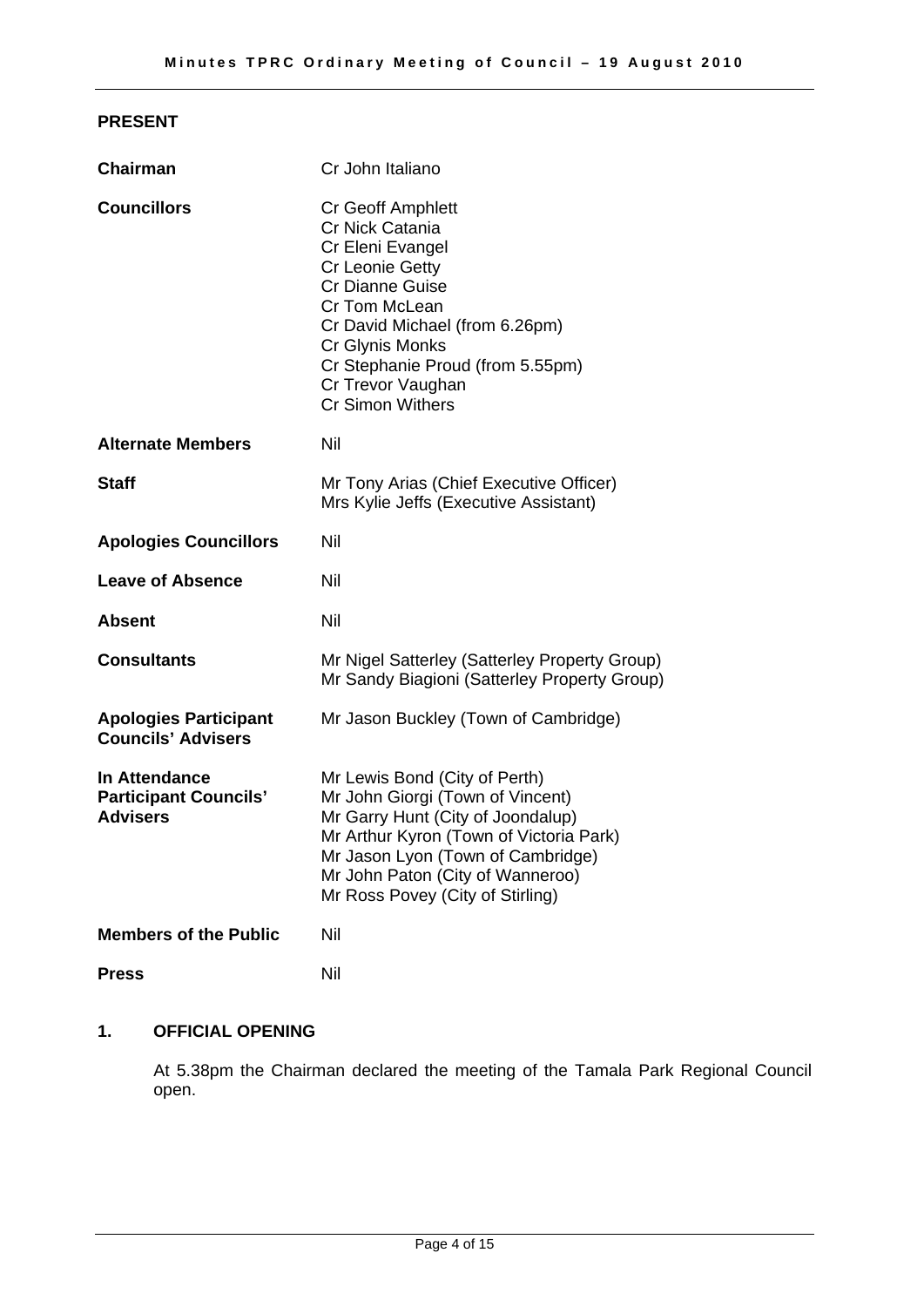#### **DISCLOSURE OF INTERESTS**

- Cr Dianne Guise disclosed an interest affecting impartiality for Item 9.5 (Appointment of External Auditor) as Macri & Partners are engaged as Cr Guise's accountants.
- Cr Dianne Guise disclosed an interest affecting impartiality in relation to Item 9.6 (Partnering/Alliance – Draft Development Mangers Agreement) as she has worked with Satterley Property Group in her capacity as a Member for the City of Wanneroo.
- TPRC CEO Mr Tony Arias declared a financial interest in relation to Item 9.6 (Partnering/Alliance – Draft Development Managers Agreement) and Item 9.7 (Management Committee) due to his previous employer being the Satterley Property Group and having a financial interest in Satterley projects and with Tony Vallelonga (who is part of the project team for the Satterley Property Group).

#### **2. PUBLIC STATEMENT/QUESTION TIME**

Nil

#### **3. APOLOGIES AND LEAVE OF ABSENCE**

Nil

#### **4. PETITIONS**

Nil

#### **5. CONFIRMATION OF MINUTES**

*Ordinary Meeting of Council – 24 June 2010* 

Moved Cr G Amphlett, Seconded Cr N Catania

That the minutes of the Ordinary Meeting of Council of 24 June 2010 be confirmed, and signed by the Chairman, as a true and correct record of proceedings.

The Motion was put and declared CARRIED (10/0).

#### **5A. BUSINESS ARISING FROM THE MINUTES**

Nil

#### **6. ANNOUNCEMENTS BY CHAIRMAN (WITHOUT DISCUSSION)**

Nil

#### **7. MATTERS FOR WHICH MEETING MAY BE CLOSED**

Nil

#### **8. REPORTS OF COMMITTEES**

- *Audit Committee Meeting 24 June 2010*
- *Project Steering Committee Meeting 11 August 2010*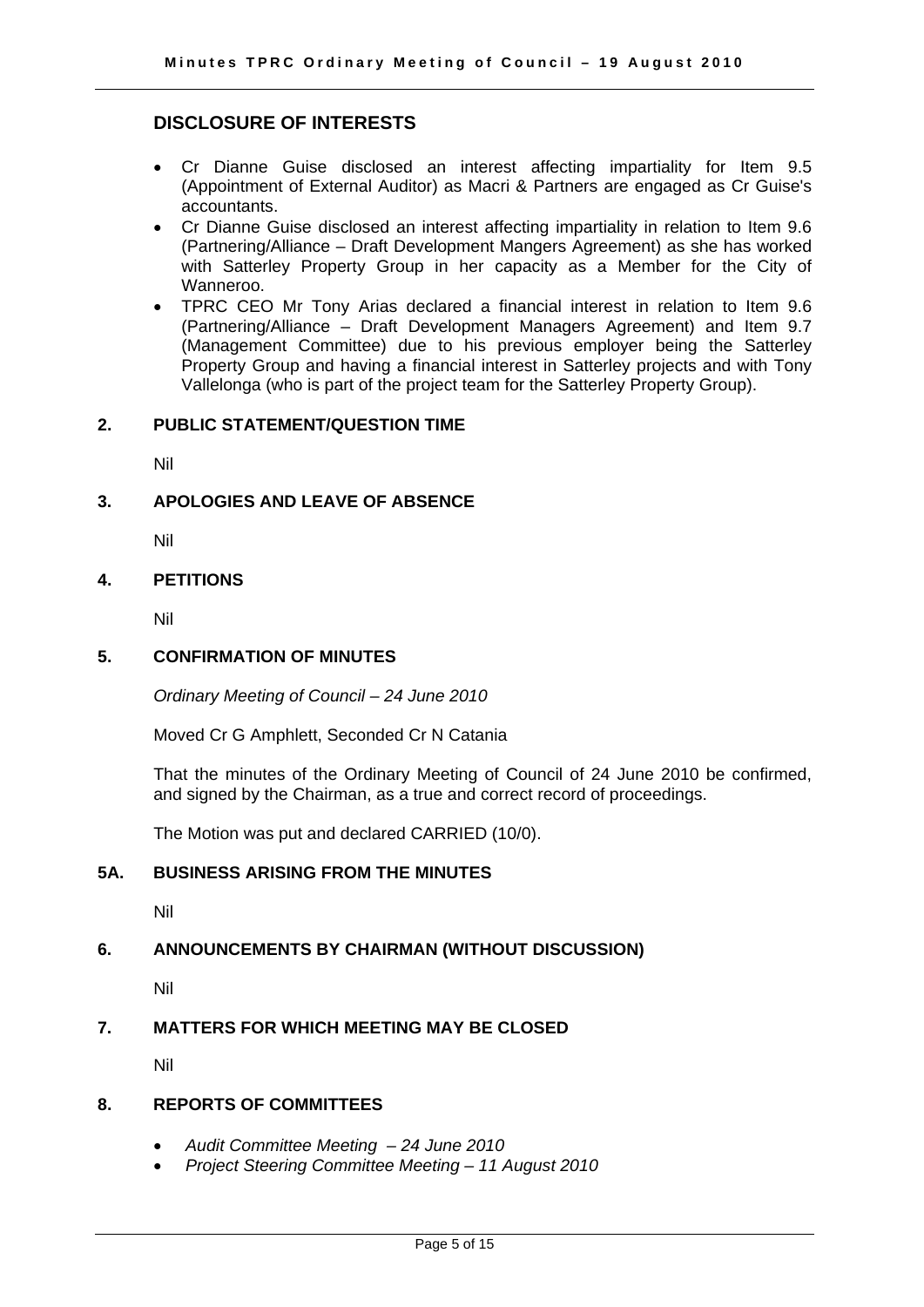#### **9. ADMINISTRATION REPORTS**

#### **9.1 BUSINESS REPORT – PERIOD ENDING 31 JULY 2010**

*TPRC CEO Mr Tony Arias provided an update on the outcomes of the Coastal Conservation Committee meeting held on 16 August 2010. He advised that the Department of Planning presented a draft Management Plan at the meeting. The current proposal shows the majority of the land forming a Conservation Park to be managed by the Department of Environment and Conservation. It is likely the foreshore area would be managed by the City of Wanneroo and the City of Joondalup, consistent with municipal boundaries, with conditions attached to that management. The main purpose of the land will be for conservation purposes with limited passive recreation associated with use of the beach. The timeframe for public release of the report is late 2010.* 

Moved Cr T Vaughan, Seconded Cr N Catania

[The recommendation in the agenda]

#### **That the Business Report to 31 July 2010 be RECEIVED.**

The Motion was put and declared CARRIED (10/0).

#### **9.2 STATEMENTS OF FINANCIAL ACTIVITY FOR THE MONTHS OF JUNE 2010 AND JULY 2010**

Moved Cr L Getty, Seconded Cr G Monks

[The recommendation in the agenda]

#### **That the Council RECEIVE and NOTE the Statement of Financial Activity for the months ending 30 June 2010 and 31 July 2010.**

The Motion was put and declared CARRIED (10/0).

#### **9.3 LIST OF MONTHLY ACCOUNTS SUBMITTED FOR THE MONTHS OF JUNE 2010 AND JULY 2010**

Moved Cr D Guise, Seconded Cr N Catania

[The recommendation in the agenda]

**That the Council RECEIVE and NOTE the list of accounts paid under Delegated Authority to the CEO for the month of June 2010 and July 2010:** 

- **Month ending 30 June 2010 (Total \$44,212.94)**
- **Month ending 31 July 2010 (Total \$146,463.61)**
- **Total Paid \$190,676.55**

The Motion was put and declared CARRIED (10/0).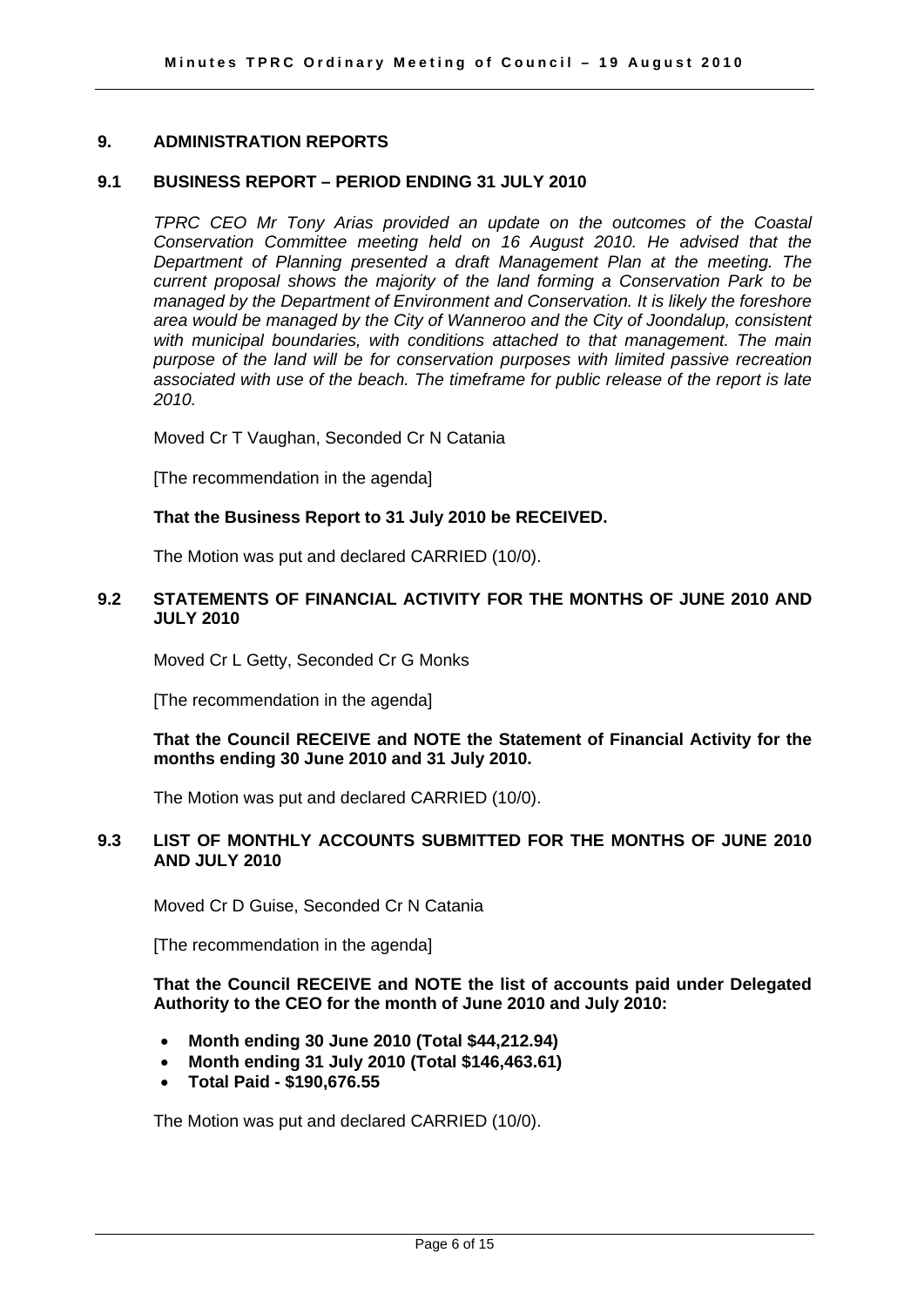#### **9.4 TPRC BUDGET FOR THE FINANCIAL YEAR 2010/2011**

*Cr S Proud arrived during discussion on this item.* 

*Prior to the commencement of the meeting an alternative recommendation for Item 9.4 (TPRC Budget for the Financial Year 2010/2011) was distributed.*  [The recommendation in the agenda]

That the Council APPROVE by absolute majority pursuant to provision of the LGA 1995 the adoption of the annual budget for the year ending 30 June 2011 as distributed with this agenda.

Moved Cr T Vaughan, Seconded Cr D Guise

That the alternative recommendation be made as follows:

#### **That Council BY AN ABSOLUTE MAJORITY:**

 **ADOPTS the Budget for the year ending 30 June 2011, which incorporates:** 

- **Statement of Comprehensive Income, showing Total Comprehensive Income of \$781,264 deficit.**
- **Statement of Cash Flows, showing a cash at end of year position of \$14,233.808.**

The Motion was put and declared CARRIED BY ABSOLUTE MAJORITY (11/0).

#### **9.5 APPOINTMENT OF EXTERNAL AUDITOR**

*Cr D Guise declared an impartial interest for Item 9.5.* 

Moved Cr T McLean, Seconded Cr G Amphlett

[The recommendation in the agenda]

- **1. APPROVE the audit specification and contractual requirements as submitted for application to the Audit contract for services to the TPRC for the period 2011 – 2013.**
- **2. ENDORSE the action taken requesting quotations for audit services.**
- **3. APPOINT Tony Macri (of Macri and Partners) to be Auditor to the TPRC for the 3 financial years ending 30 June 2011; 2012 and 2013 respectively.**
- **4. APPROVE the audit fees as submitted:**

| <b>REQUIREMENT</b><br><b>EXTERNAL AUDITING SERVICES</b> | <b>YEAR 1</b> | YEAR <sub>2</sub> | <b>YEAR 3</b> |
|---------------------------------------------------------|---------------|-------------------|---------------|
| Fixed Lump Sum Fee Per Annum<br>(Including GST)         | \$9,350       | \$9,900           | \$10,450      |
| <b>Estimated Number of Hours</b>                        | 75            | 75                | 75            |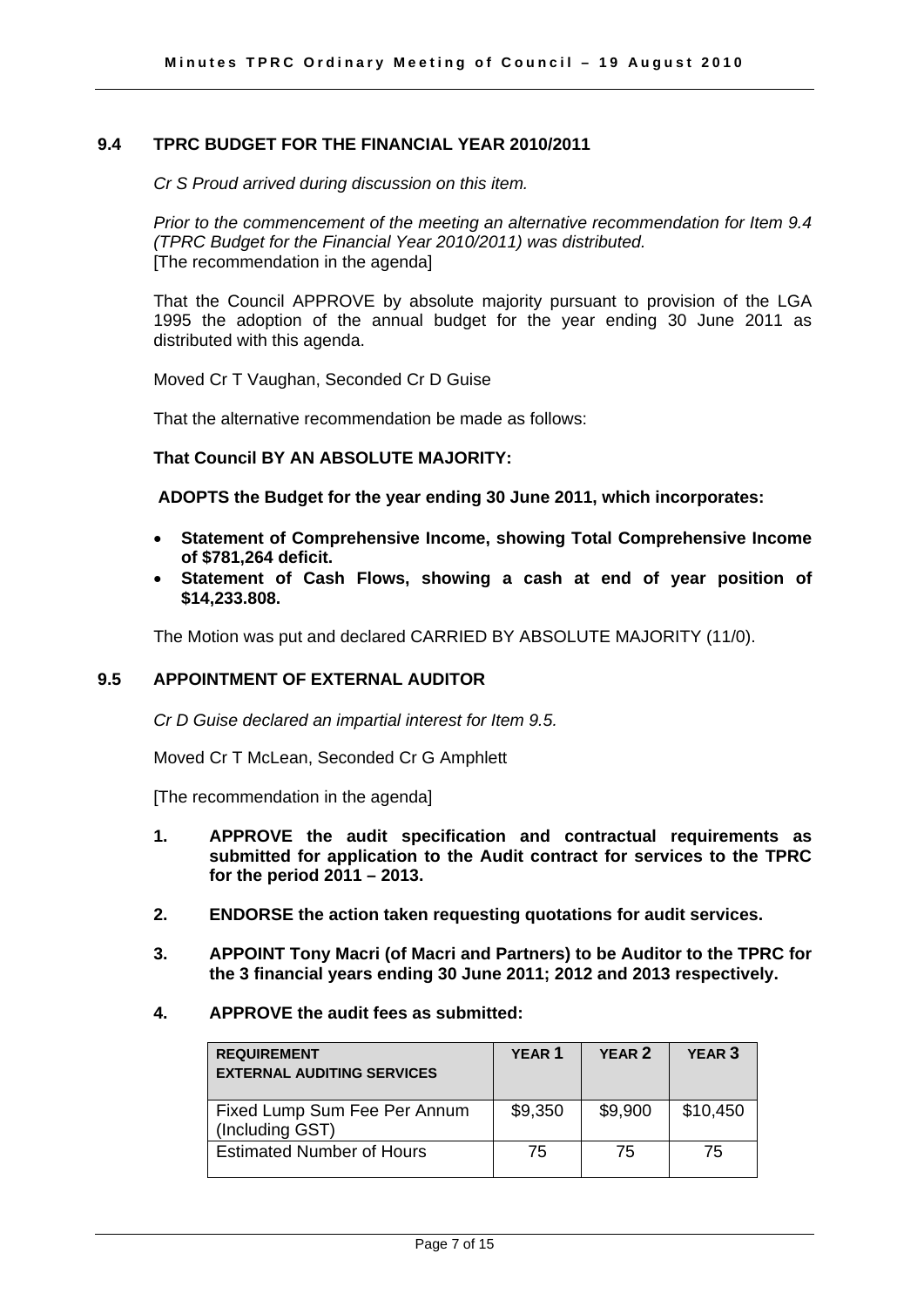| <b>HOURLY RATE FOR ADDITIONAL</b><br><b>PROFESSIONAL WORK</b> | <b>YEAR 1</b> | YEAR <sub>2</sub> | YEAR <sub>3</sub> |
|---------------------------------------------------------------|---------------|-------------------|-------------------|
| Partner                                                       | \$198         | \$198             | \$198             |
| Manager                                                       | \$165         | \$165             | \$165             |
| Senior                                                        | \$143         | \$143             | \$143             |
| Graduate/Assistant                                            | \$121         | \$121             | \$121             |

The Motion was put and declared CARRIED BY ABSOLUTE MAJORITY (11/0).

#### **CONFIDENTIAL REPORT**

#### **9.6 PARTNERING/ALLIANCE – DRAFT DEVELOPMENT MANAGERS AGREEMENT**

Moved Cr E Evangel, Seconded Cr S Proud

That the meeting be moved behind closed doors at 6.00pm due to Item 9.6 (Partnering/Alliance – Draft Development Managers Agreement) dealing with a contract that may be entered into by the Tamala Park Regional Council.

The Motion was put and declared CARRIED (11/0).

*Cr D Guise declared an impartial interest for Item 9.6.* 

 *Mr T Arias declared a financial interest for Item 9.6.* 

*Prior to the commencement of the meeting an alternative recommendation for Item 9.6 (Partnering/Alliance – Draft Development Managers Agreement) was distributed.* 

[The recommendation in the agenda]

That the Council:

- 1. APPROVE the draft Development Management Agreement between TPRC and the Satterley Property Group Pty Ltd, prepared by Minter Ellison Lawyers, subject to the TPRC CEO confirming that the delegations to the Management Committee are consistent with the requirements of the Local Government Act.
- 2. TREAT the Development Management Agreement between TPRC and Satterley as a confidential document.
- 3. APPROVE the members of the Project Steering Committee to be appointed the members of the Management Committee.
- 4. Subject to (1) above AUTHORISE the Chairman and the CEO to sign and affix the TPRC common seal to the Development Management Agreement.

Moved Cr G Amphlett, Seconded Cr G Monks

That the alternative recommendation be made as follows:

**1. APPROVE the draft Development Management Agreement dated 17 August 2010 (as amended) between TPRC and the Satterley Property Group Pty Ltd, prepared by Minter Ellison Lawyers, subject to the TPRC CEO confirming that**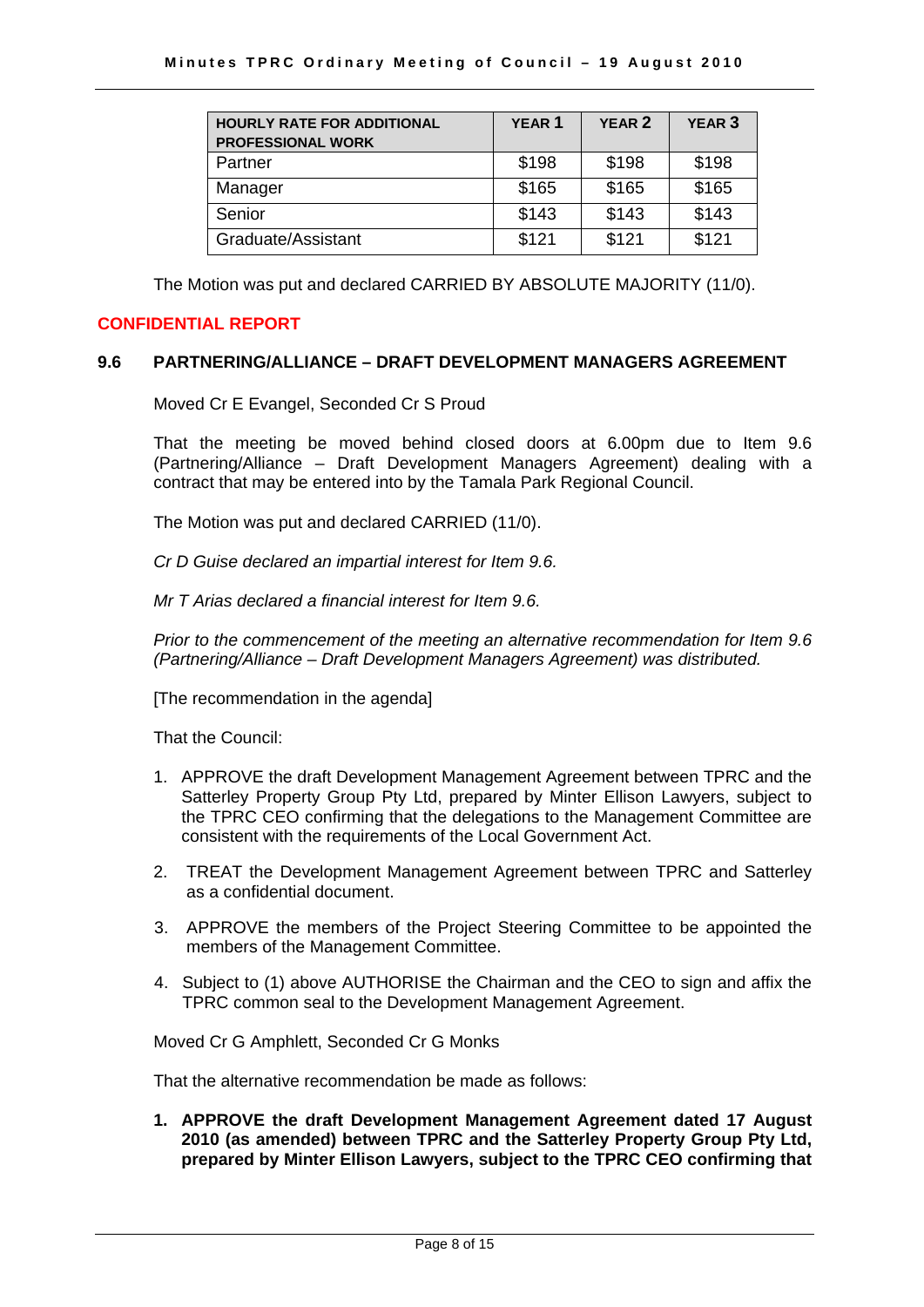**the delegations to the Management Committee are consistent with the requirements of the Local Government Act.** 

- **2. TREAT the Development Management Agreement between TPRC and Satterley as a confidential document.**
- **3. Subject to (1) above AUTHORISE the Chairman and the CEO to sign and affix the TPRC common seal to the Development Management Agreement.**

The Motion was put and declared CARRIED BY ABSOLUTE MAJORITY (11/0).

Moved Cr S Proud, Seconded Cr T Vaughan

That the meeting be opened and standing orders recommence at 6.25pm.

The Motion was put and declared CARRIED (11/0).

The Chairman read out the recommendation.

*Cr D Michael arrived before discussion on Item 9.7 at 6.26pm.* 

#### **9.7 MANAGEMENT COMMITTEE**

*Prior to the commencement of the meeting an alternative recommendation for Item 9.7 (Management Committee) was distributed.* 

 *Mr T Arias declared a financial interest for Item 9.7.* 

[The recommendation in the agenda]

- 1. That Council APPROVE the establishment of a Management Committee.
- 2. That the Management Committee COMPRISE a minimum of six members.
- 3. That in accordance with the provisions of the Local Government Act 1995, APPOINTS BY ABSOLUTE MAJORITY the following six Council members to the Management Committee:

*Members:* 

- *1. Cr ……………………………..*
- *2. Cr ……………………………..*
- *3. Cr ……………………………..*
- *4. Cr ……………………………..*
- *5. Cr ……………………………..*
- *6. Cr ……………………………..*
- 4. That the Council approve the following terms of reference and delegations for the Management Committee: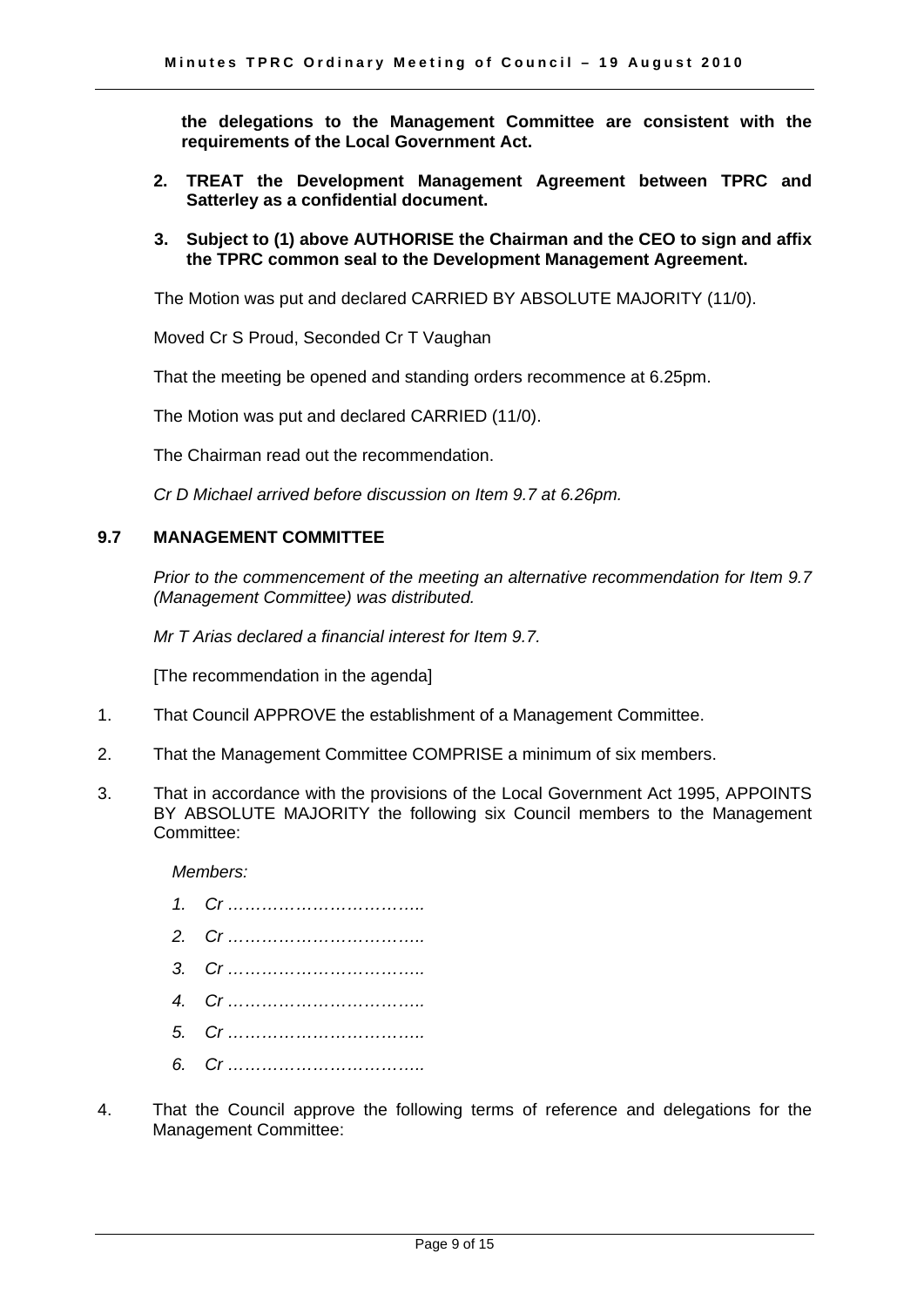- Recommending to Council the Project Annual Plan, Project Budget and Project Milestones.
- The establishment and variation of key performance indicators which will be used to measure the performance of the Development Manager.
- Monitoring the Approved Project Budget (including any proposed variations to the Approved Project Budget).
- Stage-by-stage cost determination and review.
- Monitoring the Project's strategy, plans or concepts.
- Monitoring the marketing and sales program for the Project.
- Approval of sales schedules (including pricing) prior to the release of a stage of the Project.
- Contracts to be entered into by any party with a value less than \$1,000,000.
- Monitoring the Approved Project Program (including any proposed variations to the Approved Project Program).
- The appointment of Project consultants and contractors with a value less than \$1,000,000.
- The location of Stages of subdivision including the number of lots, Display village(s) (size, mix and locality).
- Approval to the lodgement of Subdivision Applications with the Western Australian Planning Commission.
- Approval to marketing strategy and program.
- Monitoring the implementation of TPRC objectives.
- Generally monitor the performance of the Development Manager;
- Generally progress the Project.
- To provide regular confidential updates on progress to the Council.

Moved Cr L Getty, Seconded Cr G Monks

That the alternative recommendation be made as follows:

- **1. That Council APPROVE BY ABSOLUTE MAJORITY the establishment of a Management Committee in accordance with Section 5.9 (2)(a) of the Local Government Act.**
- **2. That the Council approve BY ABSOLUTE MAJORITY that the Management Committee COMPRISE a minimum of six members with a quorum to be a minimum of Four (4) members.**
- **3. That in accordance with the provisions of the Local Government Act 1995, APPOINTS BY ABSOLUTE MAJORITY the following six Council members to the Management Committee who currently comprise of the Project Steering Committee, as follows:**

#### *Members:*

- *1. Cr Geoff Amphlett*
- *2. Cr Nick Catania*
- *3. Cr Dianne Guise*
- *4. Cr John Italiano*
- *5. Cr Trevor Vaughan*
- *6. Cr Simon Withers*
- **4. That the Council APPROVES BY AN ABSOLUTE MAJORITY the following Terms of Reference to the Management Committee:**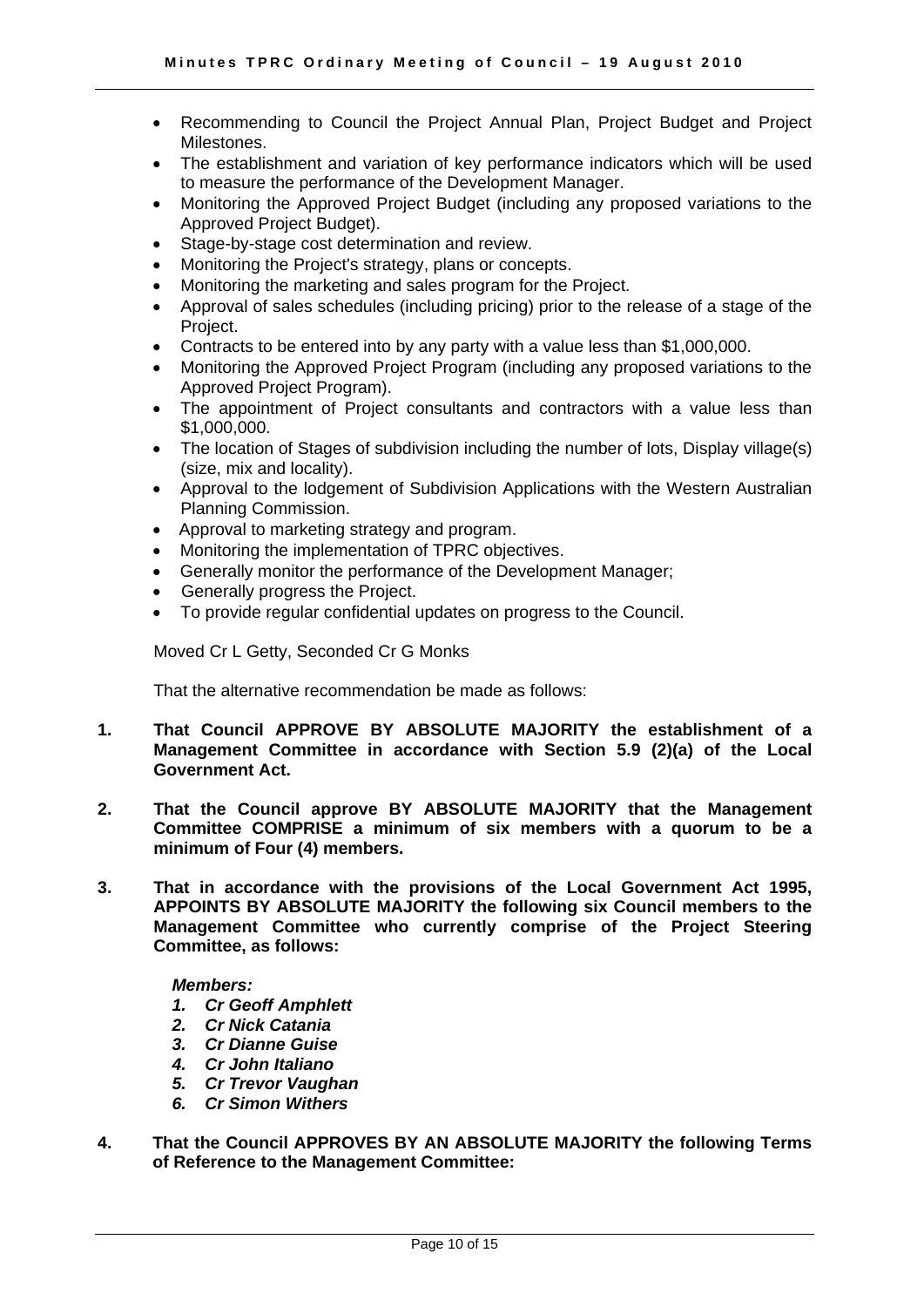- **Recommending to Council the Project Annual Plan, Project Budget and Project Milestones.**
- **The establishment and variation of key performance indicators which will be used to measure the performance of the Development Manager.**
- **Monitoring the Approved Project Budget (including any proposed variations to the Approved Project Budget).**
- **Stage-by-stage cost determination and review.**
- **Monitoring the Project's strategy, plans or concepts.**
- **Monitoring the marketing and sales program for the Project.**
- **Approval of sales schedules (including pricing) prior to the release of a stage of the Project.**
- **Contracts to be entered into by any party with a value less than \$1,000,000.**
- **Monitoring the Approved Project Program (including any proposed variations to the Approved Project Program).**
- **The appointment of Project consultants and contractors with a value less than \$1,000,000.**
- **The location of Stages of subdivision including the number of lots, Display village(s) (size, mix and locality).**
- **Approval to the lodgement of Subdivision Applications with the Western Australian Planning Commission.**
- **Approval to marketing strategy and program.**
- **Monitoring the implementation of TPRC objectives.**
- **Generally monitor the performance of the Development Manager;**
- **Generally progress the Project.**
- **To provide regular confidential updates on progress to the Council.**
- **5. That the Council APPROVES BY AN ABSOLUTE MAJORITY to delegate the following powers or duties to the Management Committee:** 
	- **The establishment and variation of key performance indicators which will be used to measure the performance of the Development Manager.**
	- **Stage-by-stage cost determination and review.**
	- **The approval of sales schedules (including pricing) prior to the release of a stage of the Project.**
	- **Calling and Acceptance of Tenders and Approval of Contracts, relating to the provision of services or works, with a value less than \$1,000,000.**
	- **Monitoring the Approved Project Program (including any proposed variations to the Approved Project Program).**
	- **The appointment of Project consultants and contractors with a value less than \$1,000,000.**
	- **The location of Stages of subdivision including the number of lots, Display village(s) (size, mix and locality).**
	- **Approval to the lodgement of Subdivision Applications with the Western Australian Planning Commission.**
	- **Approval to marketing strategy and program.**
	- **Monitoring the implementation of TPRC objectives.**
- **6. That the Council review in six months the Terms of Reference and Delegations of Powers or duties to the Management Committee.**

Moved Cr S Withers, Seconded Cr N Catania

That the Motion be amended to clause 5 as follows: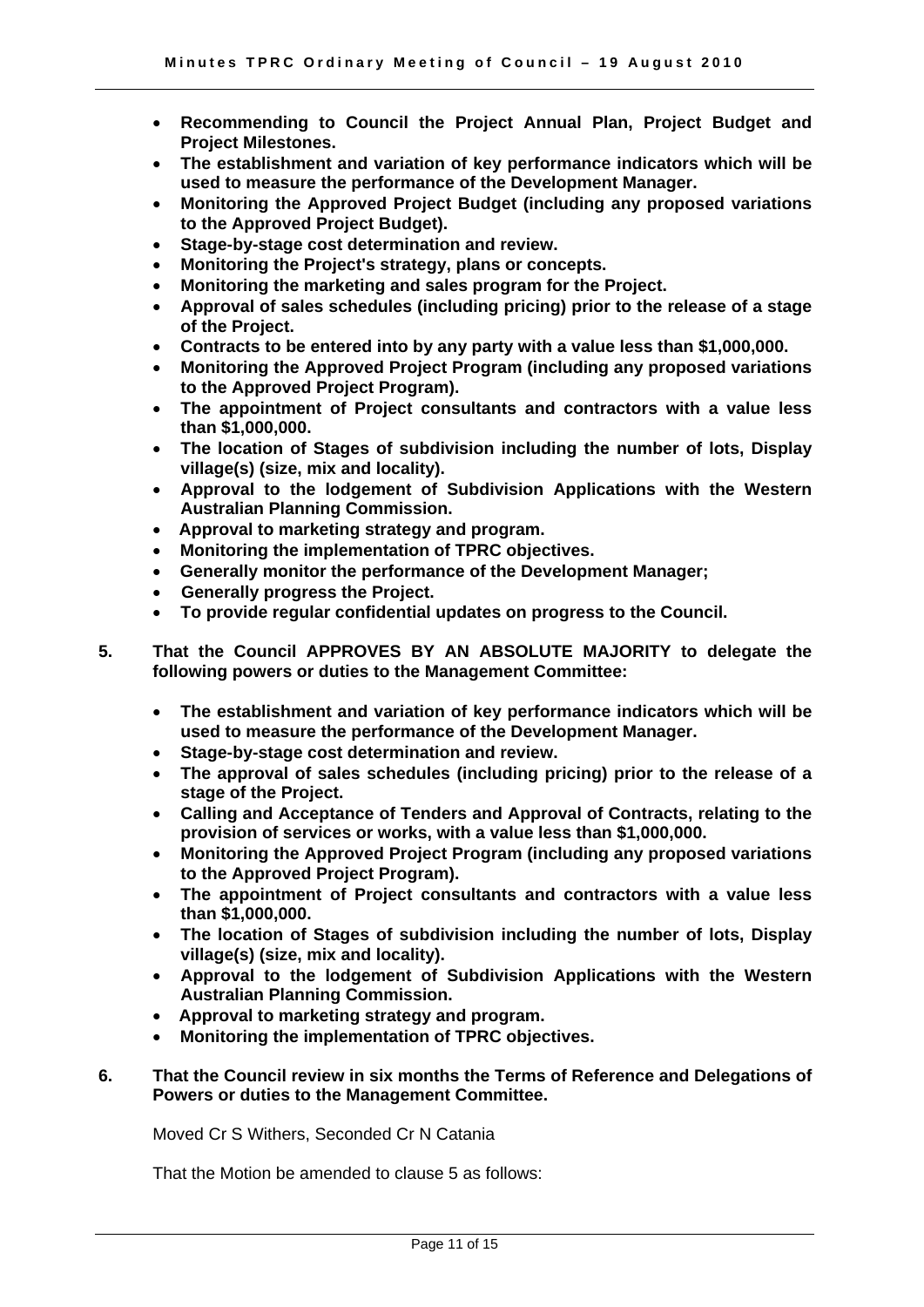- **5. That the Council APPROVES BY AN ABSOLUTE MAJORITY to delegate the following powers or duties to the Management Committee (as listed in clause 15.4A of the draft Development Managers Agreement):** 
	- **i. Variation of the Project KPIs which must be done in good faith consultation with and with the Development Manager's Agreement (in writing) which will be used to measure the performance of the Development Manager in respect of the Development Management Services;**
	- **ii. Initial strategy and Approved Project Budget (including any proposed variations to the Approved Project Budget);**
	- **iii Stage-by-Stage cost determination and review;**
	- **iv Any variation to the Project's strategy, plans or concepts (Approved Project Variation);**
	- **v Determination of costs associated with any Approved Project Variation in accordance with this clause 15;**
	- **vi Determination of the nature and allocation of any additional Expenses not included in the Approved Project Budget;**
	- **vii Acceptance of debt terms;**
	- **viii The marketing and sales program for the Project;**
	- **ix Selling price of any lots (fair market value) prior to the release of a Stage of the Project;**
	- **x Actual sales having a value of less than 95% of the corresponding value in the agreed sales schedule;**
	- **xi All contracts to be entered into by any party with a value of less than \$1,000,000;**
	- **xii Anything which requires or relates in any way to a request for competitive tenders pursuant to the** *Local Government Act 1995 (WA);*
	- **xiii Cost increases of greater than 10% of the original cost;**
	- **xiv Cost overruns and spending of contingency;**
	- **xv Staging plan and Project timetable;**
	- **xvi Appointment of key on-site development staff;**
	- **xvii Appointment of consultants, contractors and advisers to the Project;**
	- **xviii Changes to related party transactions and fees;**
	- **xix Litigation;**
	- **xx Any public announcement concerning the Project;**
	- **xxi Any other matter relating to the Project which TPRC considers is necessary,**

#### **as they relate to the project.**

The Motion for amendment was put and declared CARRIED BY ABSOLUTE MAJORITY (12/0).

The Motion as then amended was put and declared CARRIED BY ABSOLUTE MAJORITY (12/0).

#### **9.8 PROJECT CONSULTANCIES - TENDERS**

Moved Cr S Proud, Seconded Cr E Evangel

[The recommendation in the agenda]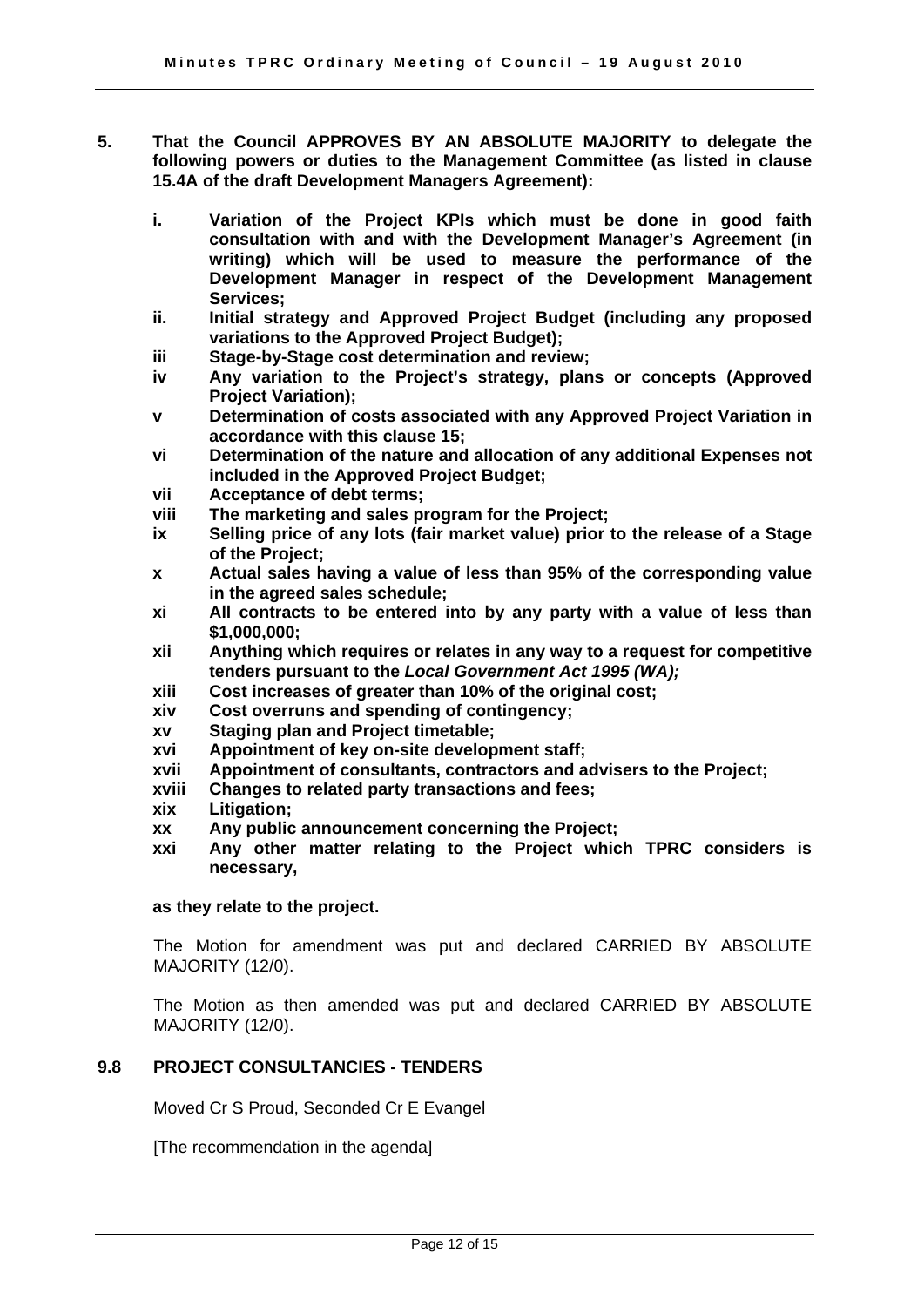That the Council AUTHORISE the CEO to invite tenders associated with the design and management of the Stage 1 subdivision plan, earthworks, civil and landscape construction for the following:

- Town Planning/Urban Design;
- Civil Engineering;
- Survey;
- Landscape Architecture;
- Advertising/Marketing; and
- Any related consultancies.

Moved Cr D Guise, Seconded Cr D Michael

That the recommendation be amended by deletion of the final dot point as follows:

**That the Council AUTHORISE the CEO to invite tenders associated with the design and management of the Stage 1 subdivision plan, earthworks, civil and landscape construction for the following:** 

- **Town Planning/Urban Design;**
- **Civil Engineering;**
- **Survey;**
- **Landscape Architecture; and**
- **Advertising/Marketing.**

The Motion for amendment was put and declared CARRIED (12/0).

The Motion as then amended was put and declared CARRIED (12/0).

#### **9.9 TPRC STRUCTURE PLAN STATUS UPDATE**

Moved Cr G Monks, Seconded Cr N Catania

[The recommendation in the agenda]

#### **That the Council RECEIVE the status report in relation to the TPRC Structure Plan.**

The Motion was put and declared CARRIED (12/0).

#### **9.10 STRUCTURE PLAN REFERRAL - ENVIRONMENTAL PROTECTION & BIODIVERSITY CONSERVATION ACT**

Moved Cr G Monks, Seconded Cr G Amphlett

[The recommendation in the agenda]

#### **That Council RECEIVE the report.**

The Motion was put and declared CARRIED (12/0).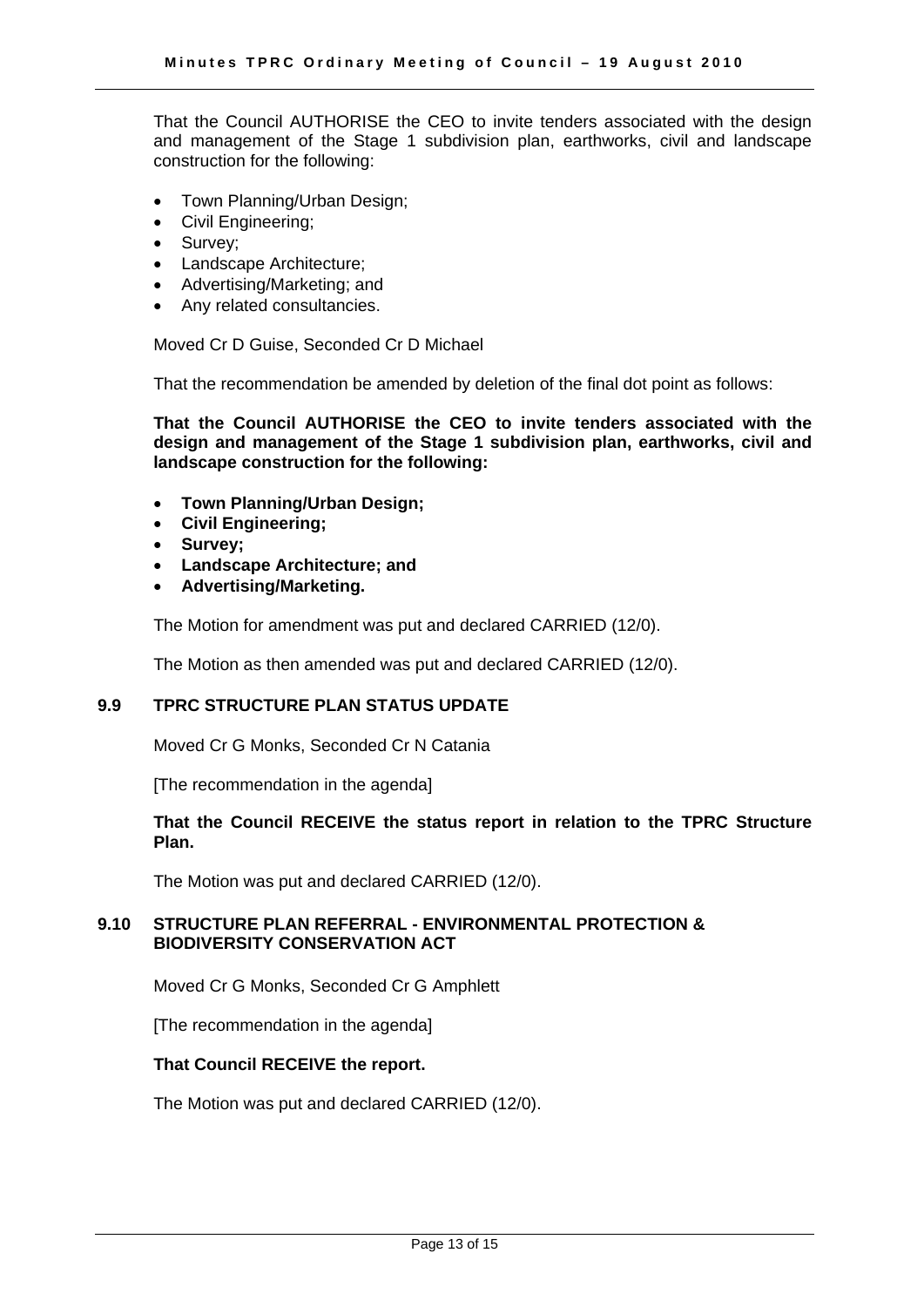#### **9.11 PROPOSAL TO ACQUIRE PORTION OF TPRC LAND – DEPARTMENT OF HOUSING**

Moved Cr S Proud, Seconded Cr D Michael

[The recommendation in the agenda]

#### **That the Council:**

- **1. NOTE the proposal by the Department of Housing to acquire portion of TPRC land.**
- **2. ADVISE the Department of Housing that at this stage the Council is not prepared to consider the sale of any of the Tamala Park landholding.**

The Motion was put and declared CARRIED (12/0).

#### **10. ELECTED MEMBERS MOTIONS OF WHICH NOTICE HAS BEEN GIVEN**

Nil

#### **11. QUESTIONS BY ELECTED MEMBERS OF WHICH DUE NOTICE HAS BEEN GIVEN**

Nil

#### **12. URGENT BUSINESS APPROVED BY THE CHAIRMAN**

The Chairman advised that the first TPRC CEO performance review for Mr Tony Arias is to be undertaken shortly.

Moved Cr E Evangel, Seconded S Proud

#### **That the Council**

- **1. APPROVE that the TPRC CEO be advised that the CEO performance review will commence in October 2010.**
- **2. APPROVE WALGA Workplace Solutions to carry out the review at a cost of \$4,400 (inc GST).**
- **3. AUTHORISE the Chairman to liaise with members of the CEO Performance Review Committee to schedule a meeting to start the review process and ensure it is concluded before the end of the year.**

The Motion was put and declared CARRIED (12/0).

#### **13. MATTERS BEHIND CLOSED DOORS**

Nil